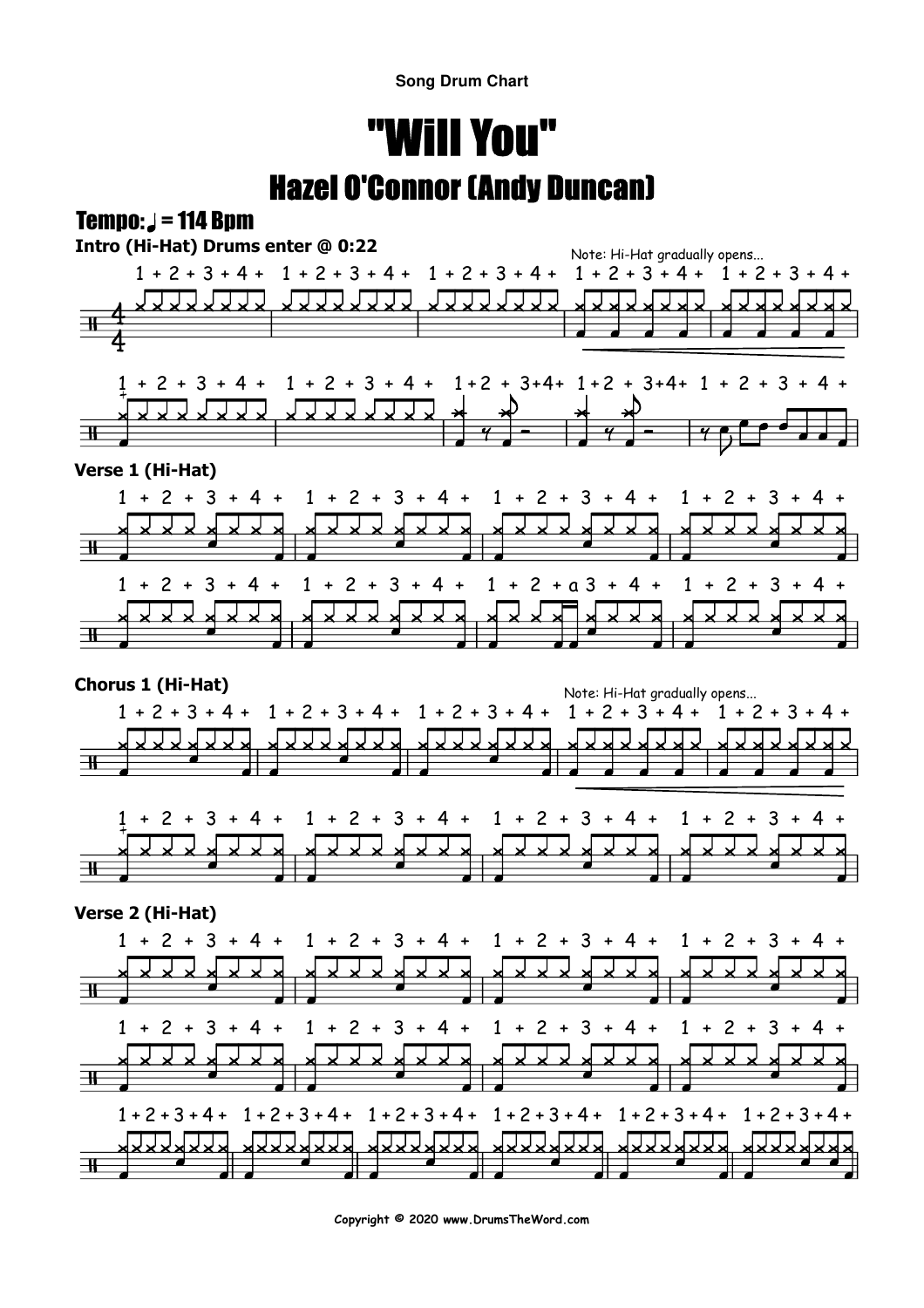## "Will You"Hazel O'Connor (Andy Duncan)



**Copyright © 2020 www.DrumsTheWord.com**